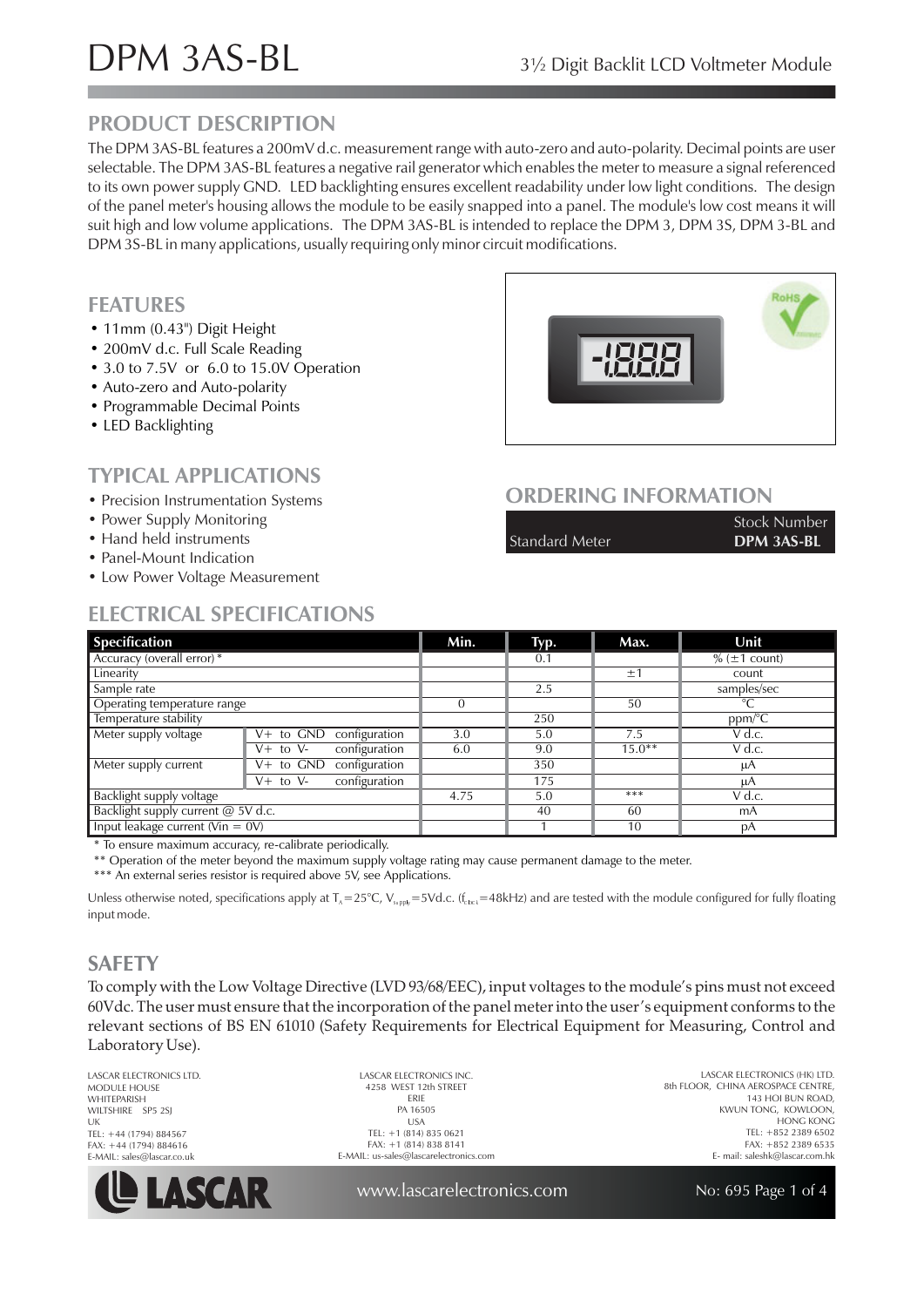**LASCAR** 







www.lascarelectronics.com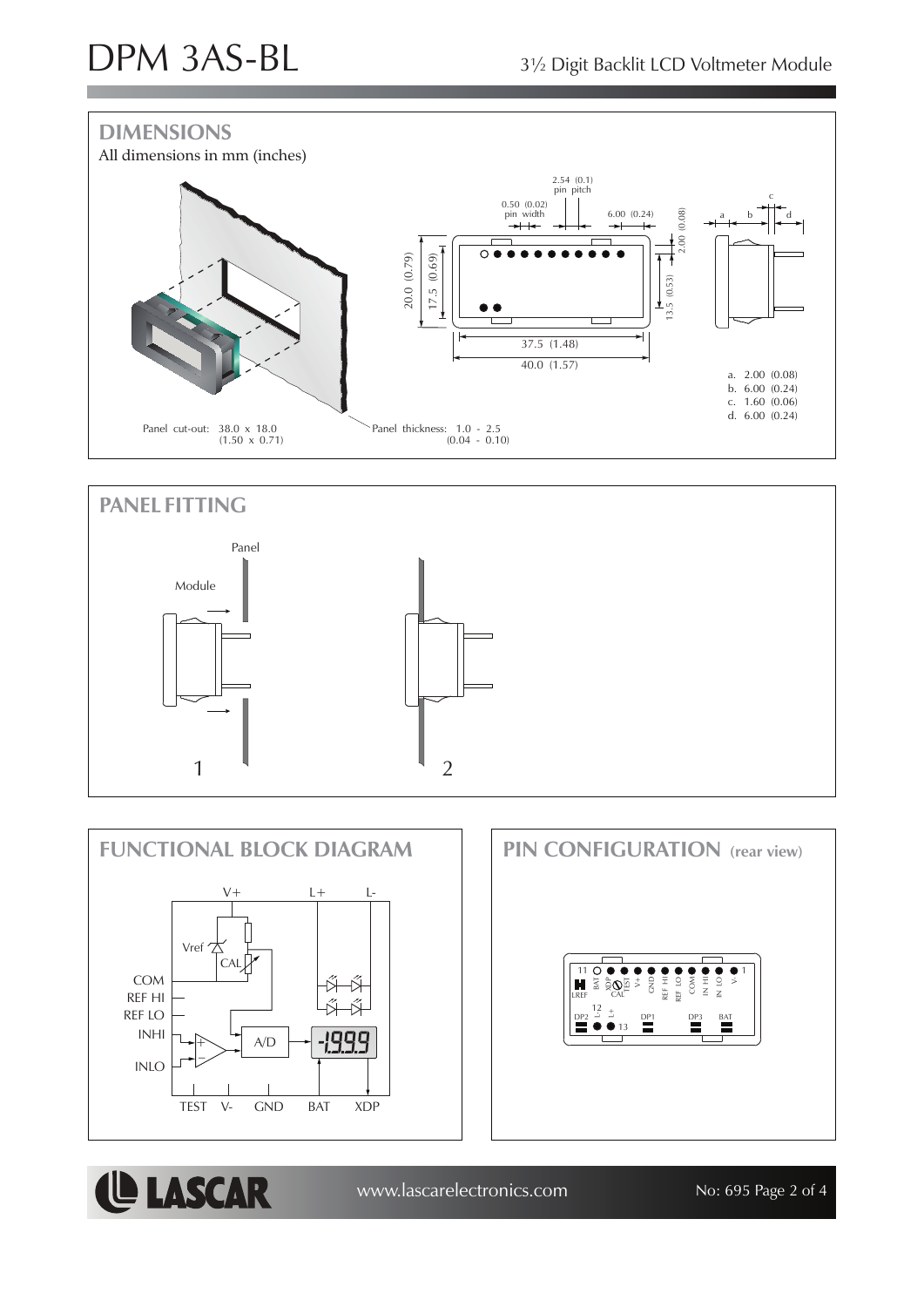

#### **PIN FUNCTIONS**

|       | $V -$        | Negative power supply to the meter (6.0 to 15.0V meter power supply applications only).                                                                                                                                                                                                                                                                                                                                                                                                                                                       |
|-------|--------------|-----------------------------------------------------------------------------------------------------------------------------------------------------------------------------------------------------------------------------------------------------------------------------------------------------------------------------------------------------------------------------------------------------------------------------------------------------------------------------------------------------------------------------------------------|
|       | <b>INLO</b>  | Negative measuring input.                                                                                                                                                                                                                                                                                                                                                                                                                                                                                                                     |
| 3.    | <b>INHI</b>  | Positive measuring input.                                                                                                                                                                                                                                                                                                                                                                                                                                                                                                                     |
| 4.    | <b>COM</b>   | Ground for the analogue section of the A/D converter. It is actively held at 3.05V (nom.) below V + and must not be                                                                                                                                                                                                                                                                                                                                                                                                                           |
|       |              | allowed to sink excessive current $(>100\mu A)$ by, for instance, connecting to a higher voltage.                                                                                                                                                                                                                                                                                                                                                                                                                                             |
| 5.    | REFLO        | Negative input for reference voltage.                                                                                                                                                                                                                                                                                                                                                                                                                                                                                                         |
| 6.    | <b>REFHI</b> | Positive input for reference voltage.                                                                                                                                                                                                                                                                                                                                                                                                                                                                                                         |
| 7.    | <b>GND</b>   | 0V power supply to the meter (3.0 to 7.5V meter power supply applications only).                                                                                                                                                                                                                                                                                                                                                                                                                                                              |
| 8.    | $V +$        | Positive power supply to the meter.                                                                                                                                                                                                                                                                                                                                                                                                                                                                                                           |
| 9.    | TEST         | Connect to V + to test the LCD. Do not connect to V + for more than a few seconds as this may damage the LCD.                                                                                                                                                                                                                                                                                                                                                                                                                                 |
|       |              | TEST is held actively at 5V (nom.) below $V$ + and is the ground for the digital section of the meter. It can be used to                                                                                                                                                                                                                                                                                                                                                                                                                      |
|       |              | power external logic up to a maximum of 1mA.                                                                                                                                                                                                                                                                                                                                                                                                                                                                                                  |
| 10.   | <b>XDP</b>   | Inversion of LCD drive voltage.<br>4077                                                                                                                                                                                                                                                                                                                                                                                                                                                                                                       |
| 11.   | <b>BAT</b>   | $V +$<br>$\frac{10}{2}$ XDP<br>Low Battery annunciator drive pin. See application on the right.<br>1M                                                                                                                                                                                                                                                                                                                                                                                                                                         |
|       |              | $\frac{11}{11}$ BAT<br>This pin is not fitted as standard.                                                                                                                                                                                                                                                                                                                                                                                                                                                                                    |
| 12.   | L-           | Negative power supply to LED backlighting.                                                                                                                                                                                                                                                                                                                                                                                                                                                                                                    |
| 13.   | $L+$         | Positive power supply to LED backlighting.<br><b>TEST</b>                                                                                                                                                                                                                                                                                                                                                                                                                                                                                     |
|       |              | The backlighting is internally configured for 5V operation.<br>BC 237                                                                                                                                                                                                                                                                                                                                                                                                                                                                         |
|       |              | 470k<br>If a higher voltage is used, then add a series current limiting resistor Rs.<br>$V -$<br>-SET                                                                                                                                                                                                                                                                                                                                                                                                                                         |
|       |              | TH RESHOLD<br>See Applications for calculations of Rs.                                                                                                                                                                                                                                                                                                                                                                                                                                                                                        |
|       |              | Check Link BAT is OPEN.                                                                                                                                                                                                                                                                                                                                                                                                                                                                                                                       |
| Note: |              | $\mathbf{a}$ , $\mathbf{a}$ , $\mathbf{a}$ , $\mathbf{a}$ , $\mathbf{a}$ , $\mathbf{a}$ , $\mathbf{a}$ , $\mathbf{a}$ , $\mathbf{a}$ , $\mathbf{a}$ , $\mathbf{a}$ , $\mathbf{a}$ , $\mathbf{a}$ , $\mathbf{a}$ , $\mathbf{a}$ , $\mathbf{a}$ , $\mathbf{a}$ , $\mathbf{a}$ , $\mathbf{a}$ , $\mathbf{a}$ ,<br>$1.1$ $1.057$ $1.1$ $1.1$ $1.1$ $1.1$ $1.1$ $1.1$ $1.1$ $1.1$ $1.1$ $1.1$ $1.1$ $1.1$ $1.1$ $1.1$ $1.1$ $1.1$ $1.1$ $1.1$ $1.1$ $1.1$ $1.1$ $1.1$ $1.1$ $1.1$ $1.1$ $1.1$ $1.1$ $1.1$ $1.1$ $1.1$ $1.1$ $1.1$ $1.1$ $1.1$ $1.$ |

A negative supply is generated internally and mirrors the positive supply. For example: if V+ is +5V, then the internally generated Vis -5V. When measuring with the input referenced to the same supply rail as that of the panel meter, then the limitations on the input range are (V- + 1.5V) to (V+ - 1.5V).

#### Solder Links:

| LREF            | Normally Closed. Enables the internal voltage reference circuit. Cut this link when using an external voltage reference. |
|-----------------|--------------------------------------------------------------------------------------------------------------------------|
| BAT             | Normally Open. Disables the Low Battery warning annunciator. Cut this link and add a low battery detection circuit       |
|                 | to enable the Low Battery warning annunciator via Pin 11 (BAT).                                                          |
| DP <sub>1</sub> | Normally Open. Close this solder link to enable decimal point DP1.                                                       |
| DP2             | Normally Open. Close this solder link to enable decimal point DP2.                                                       |
| DP3             | Normally Open. Close this solder link to enable decimal point DP3.                                                       |
|                 |                                                                                                                          |



www.lascarelectronics.com